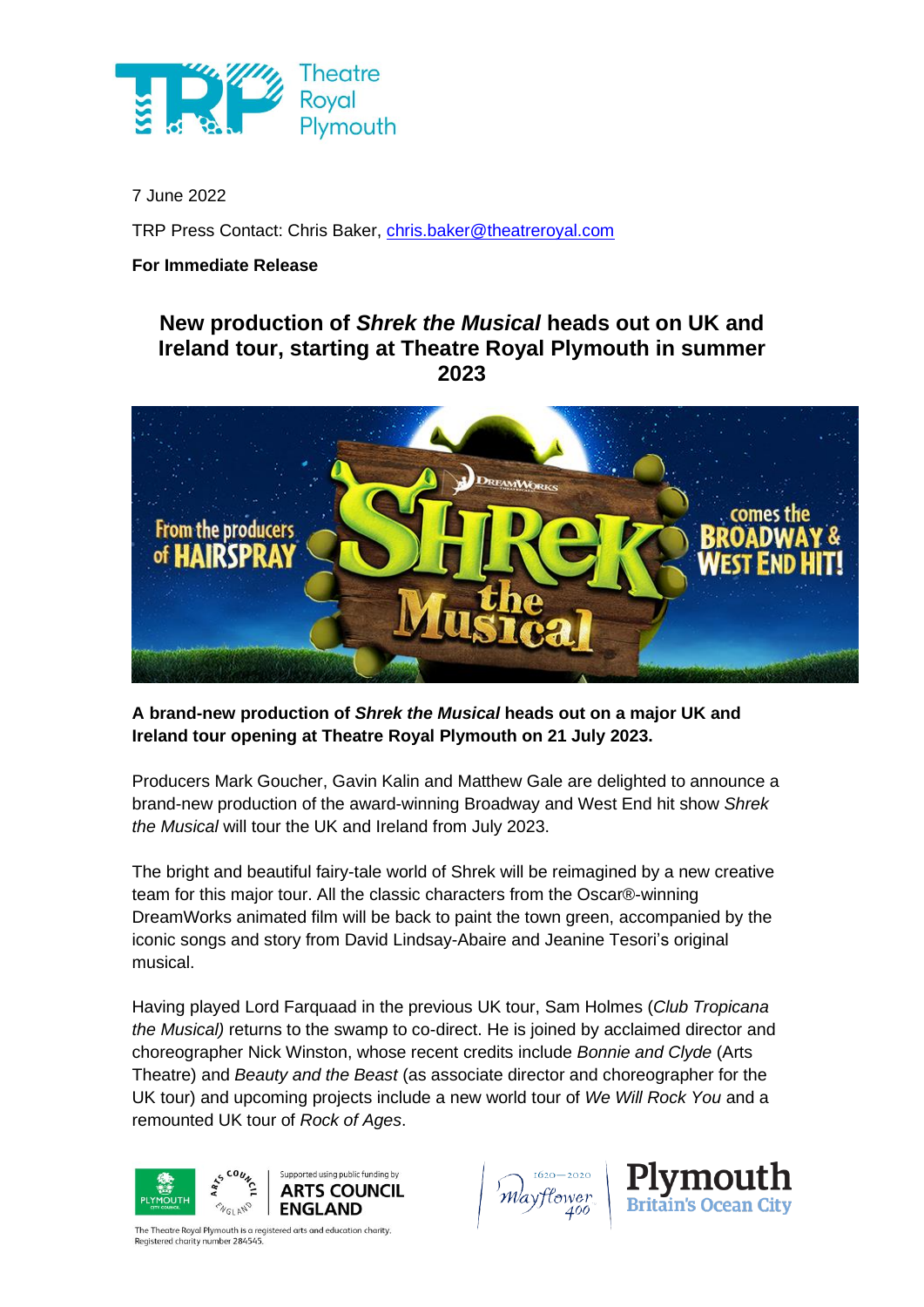

Set and costume design will be by Philip Witcomb whose previous productions include *Bonnie & Clyde In Concert* (Theatre Royal Drury Lane), *Jack & The Beanstalk* (Everyman Theatre Cheltenham), *Atlantis* (Tivoli Concert Hall, Copenhagen), *Mame* (Hope Mill Theatre and UK Tour), *The Beauty Queen of Leenane* and *Stones In His Pockets* (The Minack Theatre).

*Shrek the Musical* **opens at Theatre Royal Plymouth on 21 July 2023** and then tours to Manchester, Dublin, Bristol, Southend, Carlisle, Aberdeen, Oxford, Wimbledon, Dartford, Northampton, Bradford, Woking, Eastbourne, Cardiff, York and Blackpool with more dates to be announced soon.

Mark Goucher said: "*I am delighted to be bringing this re-imagined production of the beloved Shrek the Musical to audiences across the UK and Ireland. The story of Shrek is known and loved across the world and this show is an incredibly joyous, fun and uplifting evening at the theatre that will be enjoyed by all ages."*

The Oscar®-winning DreamWorks animated film *Shrek* celebrated its 20<sup>th</sup> anniversary last year. *Shrek the Musical* was first performed on Broadway in 2008, receiving eight Tony nominations, and the award for Best Costume Design. The original West End production was nominated for four Olivier awards, including Best New Musical, at the 2012 Olivier awards. Nigel Harman received the award for Best Supporting Actor for his role as Lord Farquaad.

Join our unlikely hero Shrek and his noble steed Donkey as they embark on a big, *bright, musical adventure. Based on the Oscar®-winning DreamWorks animated film, the Broadway and West End hit Shrek the Musical is a fun-filled, hilarious musical comedy with a cast of vibrant characters and a 'shrektacular' score.*

*Featuring the beloved Princess Fiona, the evil Lord Farquaad, a host of magical fairytale characters and fabulous songs including the smash hit 'I'm a Believer', Shrek the Musical is a 'musical extravaganza for big kids and little kids alike' (Bristol Post).*

Come join the adventure as Shrek and Donkey endeavour to complete their quest, finding unexpected friendships and surprising romance along the way. A perfect night out for the young, and the young at heart, the award-winning *Shrek the Musical* is guaranteed fun for all ages and will have you dancing in the aisles and laughing all the way home.

Tickets are currently on sale and can be purchased from the **[Theatre Royal Plymouth](https://theatreroyal.com/whats-on/shrek-2023/)  [website](https://theatreroyal.com/whats-on/shrek-2023/)**.